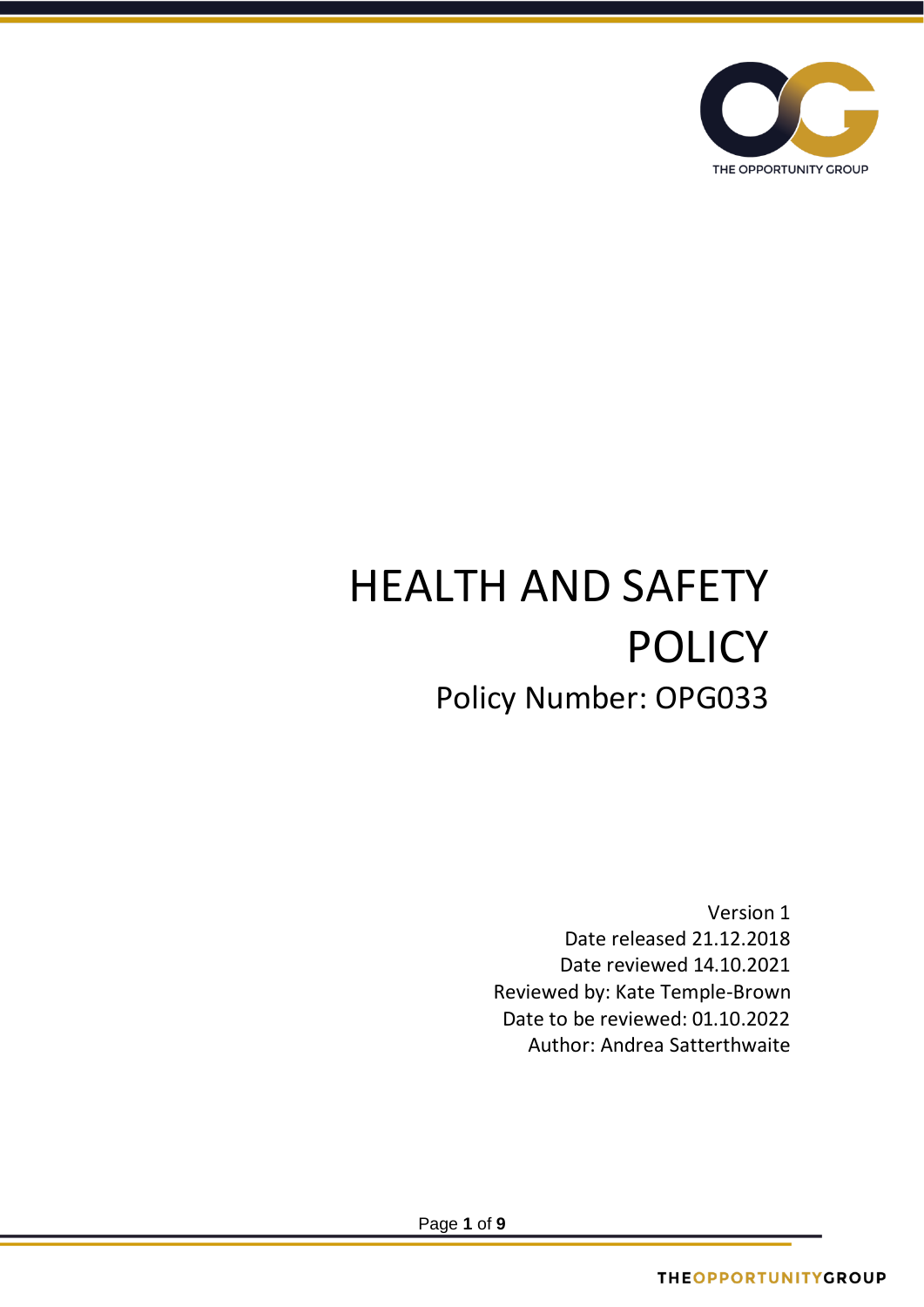

The company aims to:

- provide an excellent level of control of the Health and Safety risks arisingfrom our work activities including full compliance when working with clients;
- consult with ouremployees and learners on matters affecting their healthand safety and Welfare;
- provide effective Health and Safety information. instruction and supervision to employees and learners; including regular updates. ensure that all employees are competent to carry out their jobs safely,giving them adequate training;
- prevent accidents and cases of work-related ill health; provide safe and healthy working and learning conditions;
- report any incidences of injuries. diseases or dangerous occurrences;review and revise this policy annually or sooner if required.

# **Purpose**

The purpose of this policy is to outline our commitment and the approach taken by the company with regard to Health and Safety matters, to set out the requirements on both employee, learner and company and to ensure that a healthy and safe place of work is maintained.

We are a provider of training programmes and opportunities. based in the North East of England. As we recruit and train employed individuals, we take a serious view of our responsibilities towards Health and Safety matters.

# **Ownership: Michaela Reaney Internal responsibilities:**

Detailed Apprenticeship Levy Agreements will be in place between the company and any client contracted within the delivery of our learning to identify key risks. All Agreements will have health and safety information contained within them and clients and The Opportunity Group will be expected to adhere to this guidance.

- 1. All employees of the company are expected to:
	- Co-operate fully with managers on health and safety matters;

Page **2** of **9**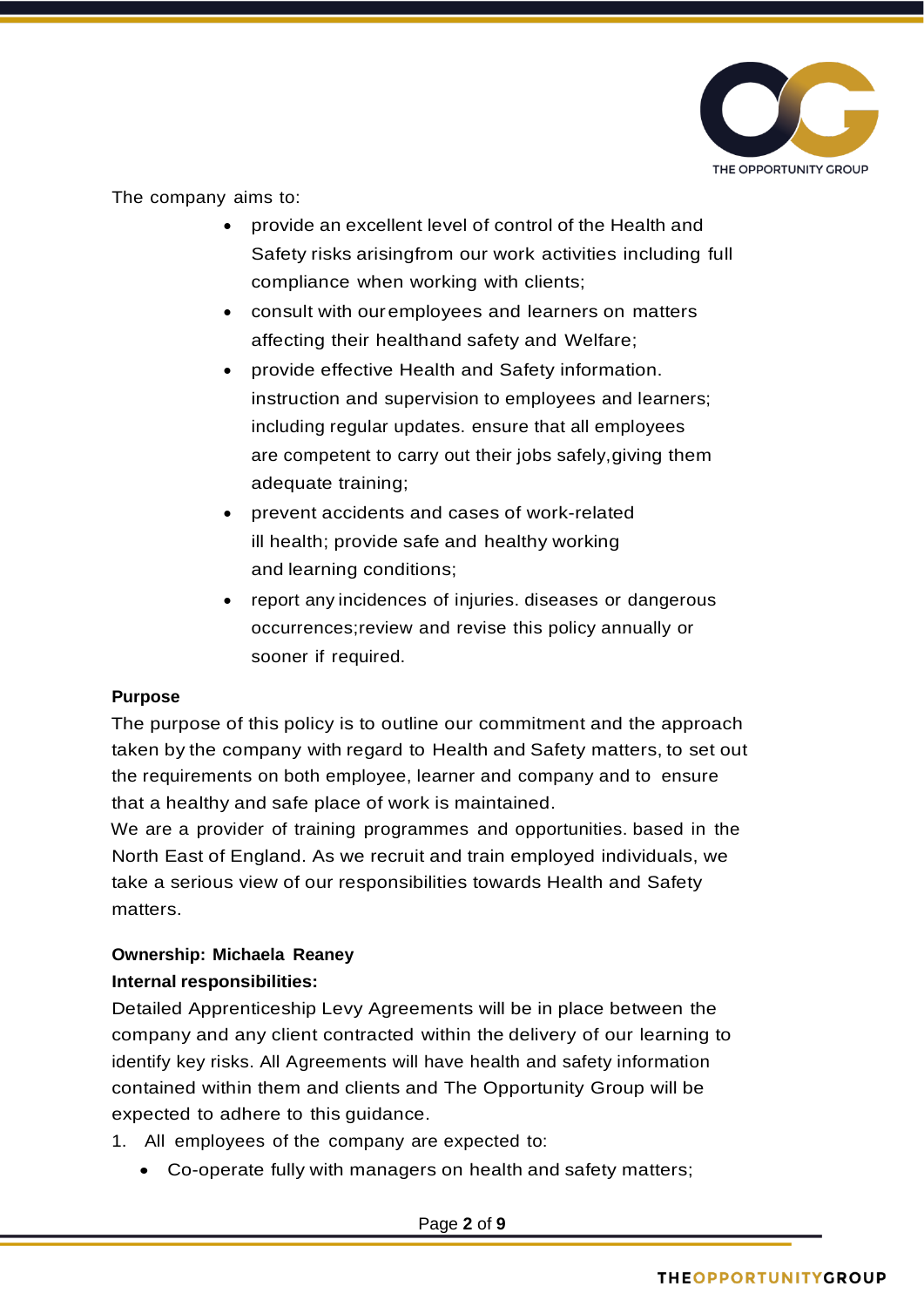

- Not interfere with anything provided to safeguard their health andsafety;
- Take reasonable care of their own health and safety;
- Ensure that their actions or omissions do not compromise others Health and safety;
- Report all health and safety matters and dangerous occurrences to theHealth and Safety Officer - Wendy Bates (or the Quality and Compliance Specialist if HSO is unavailable) as detailed in this policy document;

2. All health and safety arrangements and responsibilities shall be communicated to staff at their induction, and the information shall also

be contained within the staff handbook. Each member of delivery staff willcarry a Learner Incident Report form and will report any injuries, diseases or dangerous occurrences to the Health and Safety Officer Wendy Bates (or Quality and Compliance Specialist if HSO is unavailable) in line with the ESFA process.

3. For learners, their induction programme will contain a detailed element related specifically to health and safety matters, and they will also re-visit health and safety throughout their learning programme, where necessary.

# **Health and safety risks arising from work activity**

The information below outlines the individual's responsibility for undertaking and addressing health and safety risk assessments:

- Health and safety risk assessments will be monitored by our Health andSafety Officers;
- The findings of risk assessment will be reported to the Health and SafetyOfficers;
- Action required to remove and/or control health and safety risks will beapproved by the Health and Safety Officers;
- The Health and Safety Officers will be responsible for ensuring that allrequired actions are implemented in a timely manner;
- The Health and Safety Officers will be responsible for checking that theimplemented actions have removed/reduced the risks;
- Health and safety risk assessments will be reviewed every twelve monthsas a minimum, or when prevailing activity changes, whichever is sooner;

Page **3** of **9**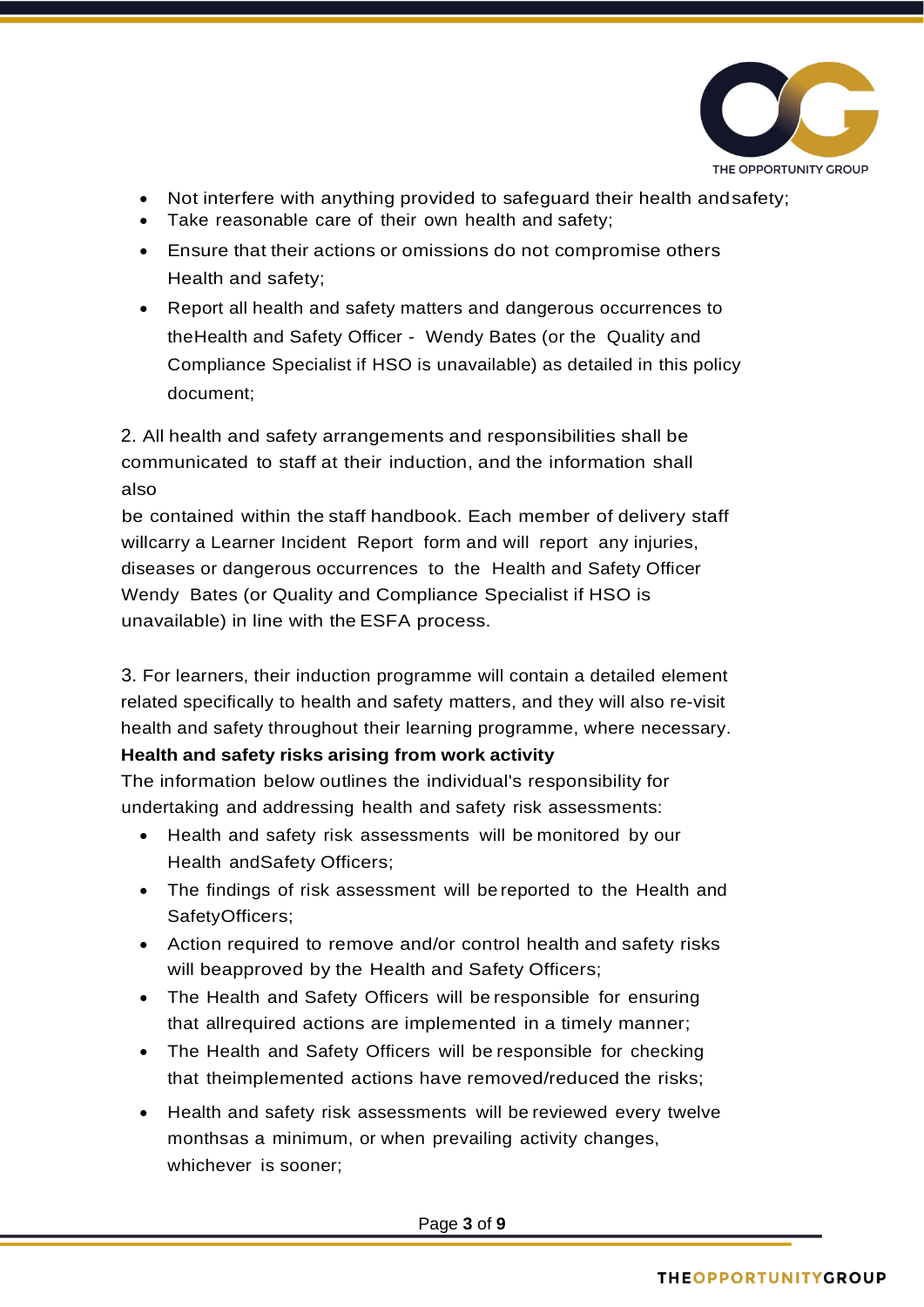

- Health and safety audits of the workplace will be conducted at aminimum of each quarter;
- Where learning activity and delivery is to be sub-contracted, the Service Level Agreement in place between the company and the training providerbeing used for delivery will outline the training providers' responsibilities in regard to undertaking health and safety risk assessments.

#### **Consultation**

Consultation in relation to health and safety shall be viewed as a key activity to be carried out regularly, both in regard to employees of the company and also learners. We shall seek advice from our Health and Safety Officers and outside agencies such as the Health and Safety Executive and the Skills Funding Agency.

Every employee will be given access to this Health and Safety Policy Document via the Company's intranet Omni. Training sessions focusing upon aspects of health and safety shall be regularly provided to employeesto update their knowledge and skills.

Any issues relating to health and safety that are identified during monthly management meetings shall be cascaded down to all staff for their information.

The company will issue PPE free of charge to all employees. We will provide training and monitor the use and effectiveness of all PPE issued, toenable us to maintain a safe and healthy working environment. (where applicable)

All staff involved in work-based learning will be issued with basic PPE during their induction and receive guidance on its use, care and maintenance. Additional equipment required will be allocated by yourimmediate line manager to accommodate the host employers' safe working practices prior to engagement with clients.

The wearing of PPE is not a substitute for adequate training for working in hazardous conditions. Where any doubt exists as to the suitability of any working environment. advice must be sought prior to entering a site from the company, Health & Safety Officer. Where an accident or injury occurs involving the use of PPE a full investigation will be carried out and all persons affected will be notified of the outcome and recommendations made by the appropriate authorities.

We will enforce the wearing of all PPE appropriate to the prevailing

Page **4** of **9**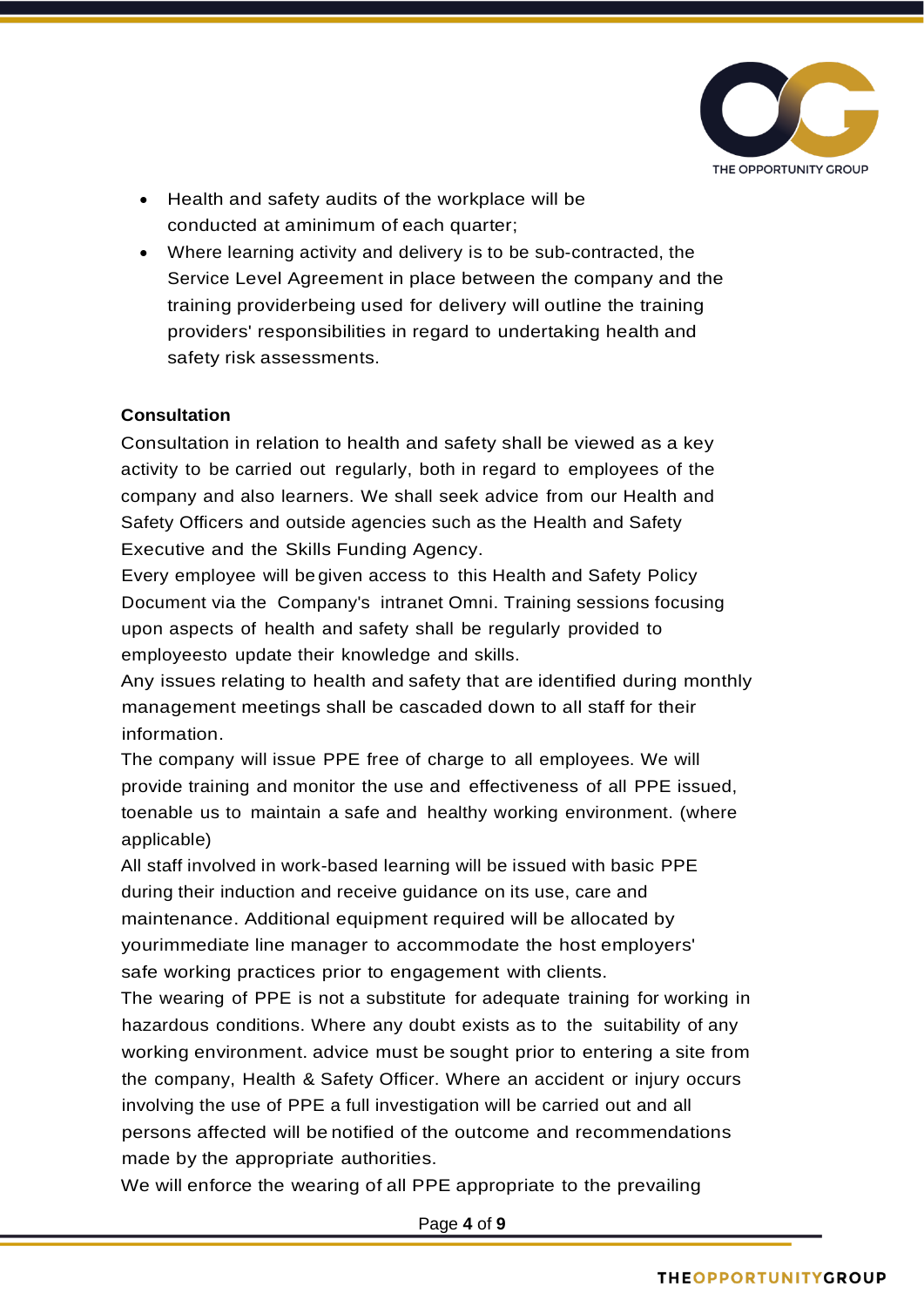

circumstances and this will be confirmed by impromptu site inspection as part of the Internal Verification process.

#### **Learners**

In the first instance, learners will be introduced to health and safety during their learning programme induction. Health and Safety will be embedded in all Learners programmes. All health and safety information shall be updated regularly, and learners will discuss health and safety during one to one progress reviews.

#### **Information, instruction and supervision**

The information below highlights where health and safety advice and guidance can be sought. and the parties responsible for providing advice and guidance.

- All Staff will be issued with a Safety Handbook during induction
- Health and Safety information will be distributed by the company to both employees and learners whilst on programme or during the course oftheir employment;
- Health and safety advice and guidance will be available from our Healthand Safety officer
- The supervision of learners will be arranged and undertaken by training providers who are delivering learning activity on behalf of the company, asoutlined in all Service Level Agreements.

# **Competency for tasks and training**

Induction training will be given to all the company staff and this is arranged by the HR Manager. All training records shall be retained by thecompany for the duration of an employee's employment and for three years thereafter. Further staff training will be identified through the staff appraisal process. The Director of Quality and Compliance, via HR. shall beresponsible for arranging and monitoring staff training, all of which shall be addressed on an individual basis.

# **Accidents, first aid and work-related illness**

The information below details those parties responsible for dealing with accidents and work-related ill health incidents, and outlines the arrangements for first aid.

• The first aid box(s) is kept in the administration department;

Page **5** of **9**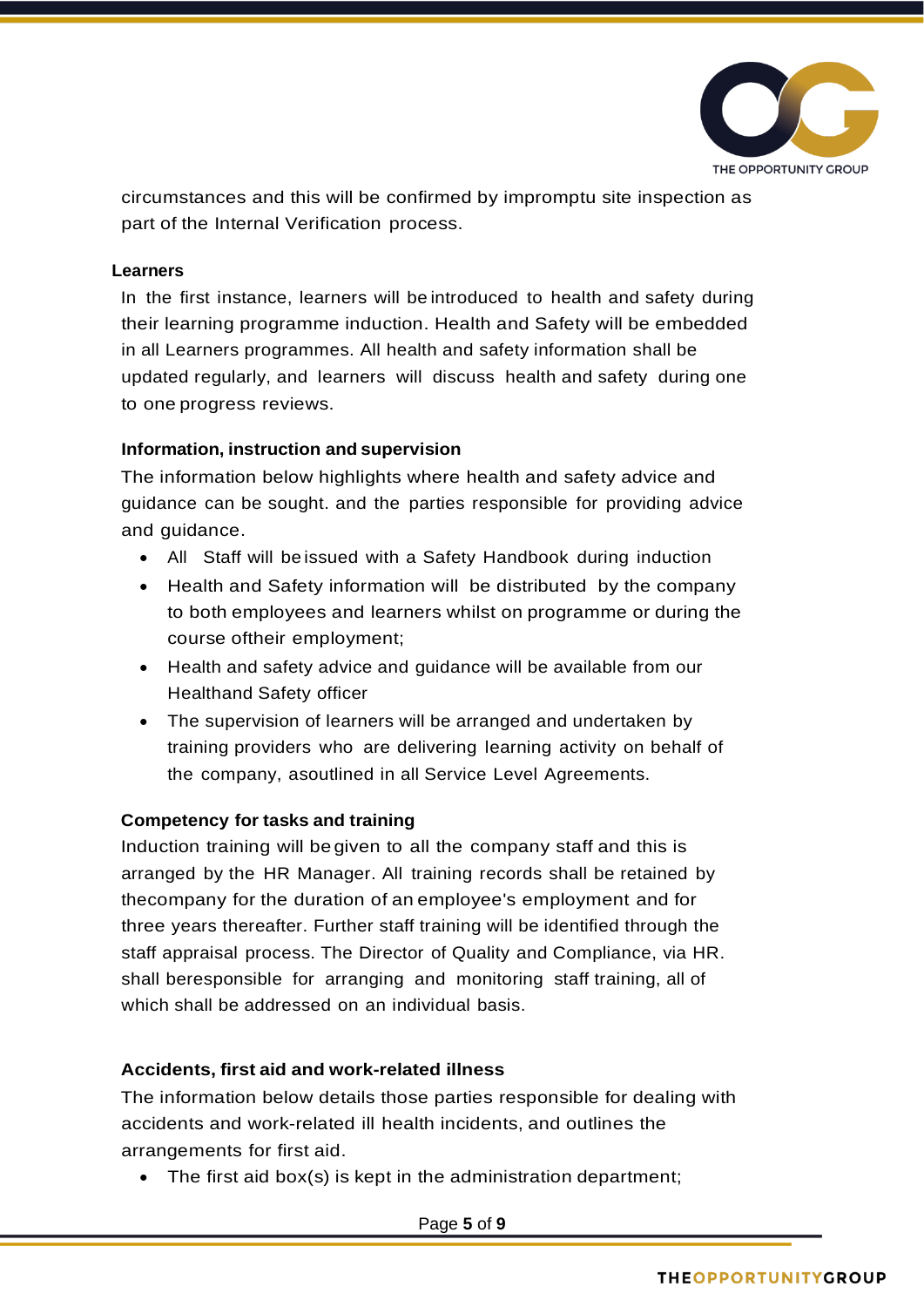

- First aider's names are detailed on the centres Health & Safety noticeboards;
- All accidents and cases of work-related ill health shall be recorded in anaccident book;
- The Health and Safety Officers, shall be responsible for reporting accidents, disease and dangerous occurrences to the enforcing authority;
- In instances where accidents or cases of ill health occur when learners are taking part in learning activity that is being delivered by a training provider, the training provider shall be expected to notify the company assoon as possible so that the appropriate records can be taken; This information shall be outlined in all Service Level Agreements between The company and training providers.

#### **Accident/near miss reporting**

In relation to accident reporting, the company will provide Accident booksat all locations within the company.

- Ensure that all employees and learners are aware of reportingprocedures;
- Ensure all Managers and Trainers advise learners under their control andshall explain accident recording and reporting procedures during induction;
- Ensure details of entries made in Accident books are forwarded to theHealth and Safety Officer within three working days by departmental Managers;
- Ensure that an Accident investigation form is completed for all accidentsinvolving Employees by the Health and Safety Officer.
- Ensure that a near miss/cause for concern form is completed and returned within three working days to the Health and Safety Officer.

# **Monitoring**

To check our working conditions and to ensure our safe working practices are being followed, the company will:

- Produce and maintain a schedule of Health and Safety checks to becarried out at least annually;
- Evaluate the instances where accidents or cases of work-related ill

Page **6** of **9**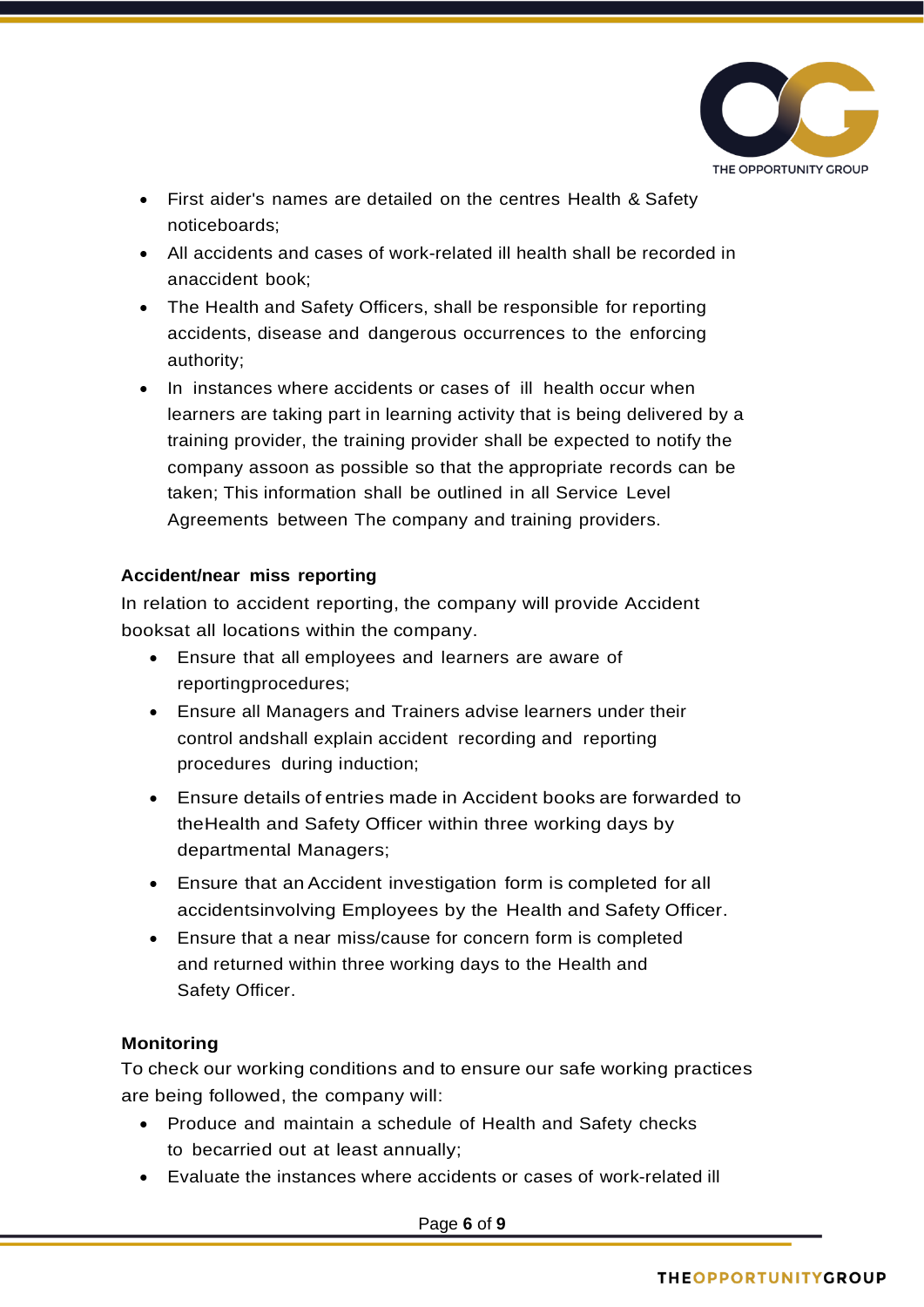

healthhave occurred;

- Continually monitor the health and safety information and guidance thatis being given to employees and learners;
- Risk assess all of the learning premises we utilise for delivery purposes;
- Ensure that all of our Service Level Agreements contain detailed healthand safety clauses and requirements;
- Ensure that we monitor training providers regularly to assist us in identifying where improvements can be made and positive changesintroduced;
- The Health and Safety Officer, is responsible for the investigation of accidents or work-related cases of ill health, and for dealing with accidents and cases of ill health that occur when learning activity is taking place with a training provider;
- The Health and Safety Officer, is responsible for acting upon investigationfindings to prevent a recurrence of an accident or case of work/learning related ill health.

# **Management of asbestos in the workplace**

The Managing Director has overall responsibility for identifying premises chosen for use by the company which may pose a threat to health from Asbestos exposure.

- Establish who is the "Duty Holder" for the premises under the Control of Asbestos regulations 2006;
- Obtain a copy of any survey applying to premises or parts of premises under the control of the company or its sister companies from the "DutyHolder";
- Make known to all employee's areas of risk identified by a survey andmeasures taken to prevent exposure;
- Ensure the reporting procedure for suspected exposure to Asbestos isrelayed to all employees.

# **Fire risk**

The Health and Safety Officer will ensure that a risk assessment for all premises or parts of premises under their control is undertaken by a competent person. The Health and Safety Officer will make known to all

Page **7** of **9**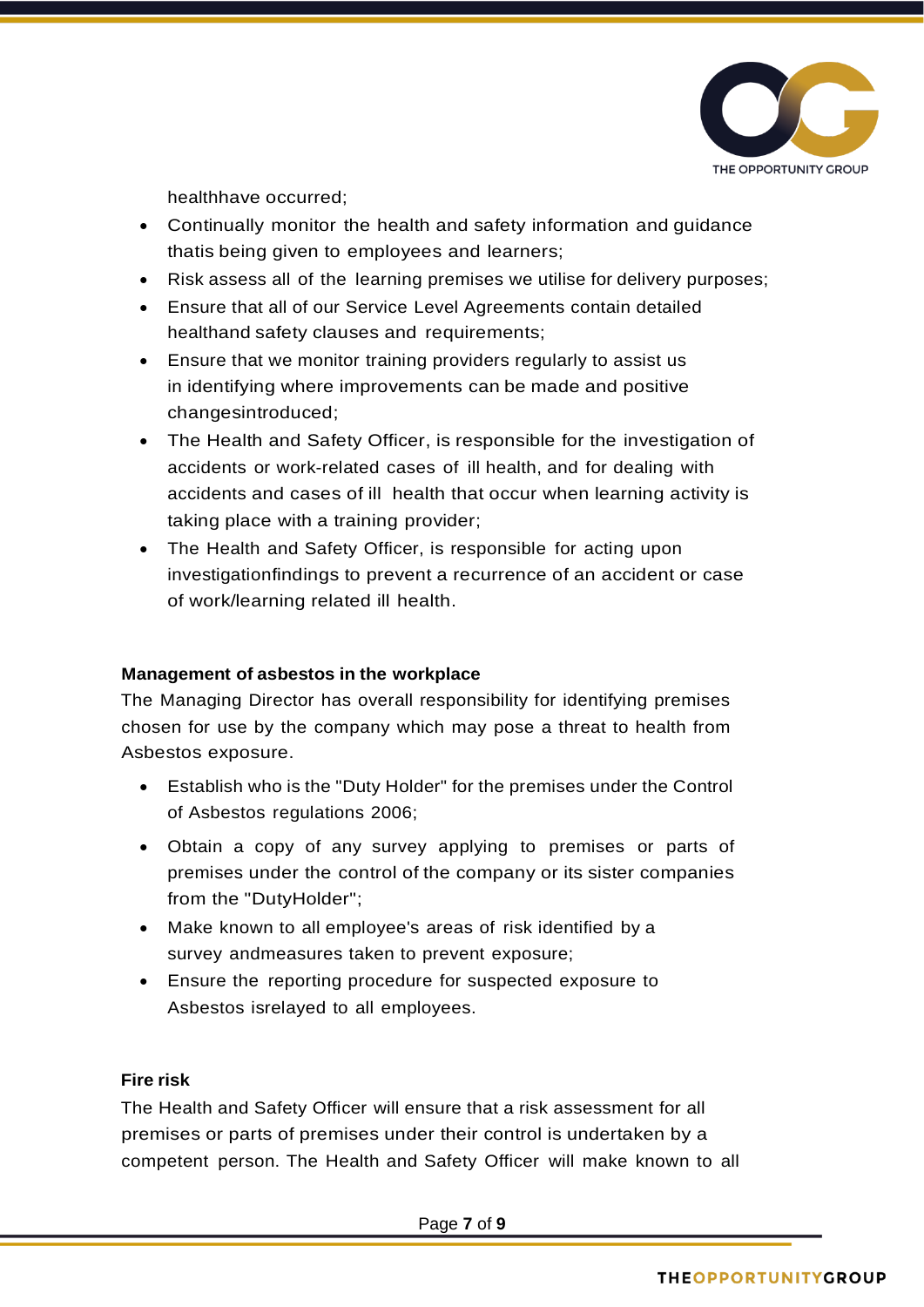

employees, the arrangements in place at all buildings for:

- Evacuation in case of Fire
- Means of fighting fire
- Evacuation drills
- Muster points
- Significant risks identified resulting from risk assessments;
- Such information will be given to employees as part of the company induction process. Fire marshals appointed for each location will supervisestaff and visitor evacuation and account for personnel in overall headcount.

# **Lone Working**

This policy is intended to reduce the risks involved in working alone either within the office environment or remote sites and journeys to and from all work locations.

- A Health and Safety audit will be completed on all premises prior toaccess being granted to our employees;
- Key issues arising from audits completed will becommunicated to thoseemployees affected;
- A contact number for assistance (the employee's line manager in the firstinstance) will beavailable at all times;

Employees are required to:

- Familiarise themselves with the processes and risks identified at any premises they are visiting;
- Comply at all times with company and site Health and Safety rules;
- Sign in and out of premise where they are working;
- Inform responsible person at premises when they leave;
- • Not to divulge personal information, which may compromise personalsafety.
- Employees are encouraged:
- Not to work alone in office premises;
- To have personal breakdown assistance cover;
- Maintain regular contact.

#### **Manual Handling**

The Health and Safety Officer will ensure that operations that involve manual handling are eliminated as far as reasonably practicable. Measures to achieve this include the ergonomic design of the workplace and

Page **8** of **9**